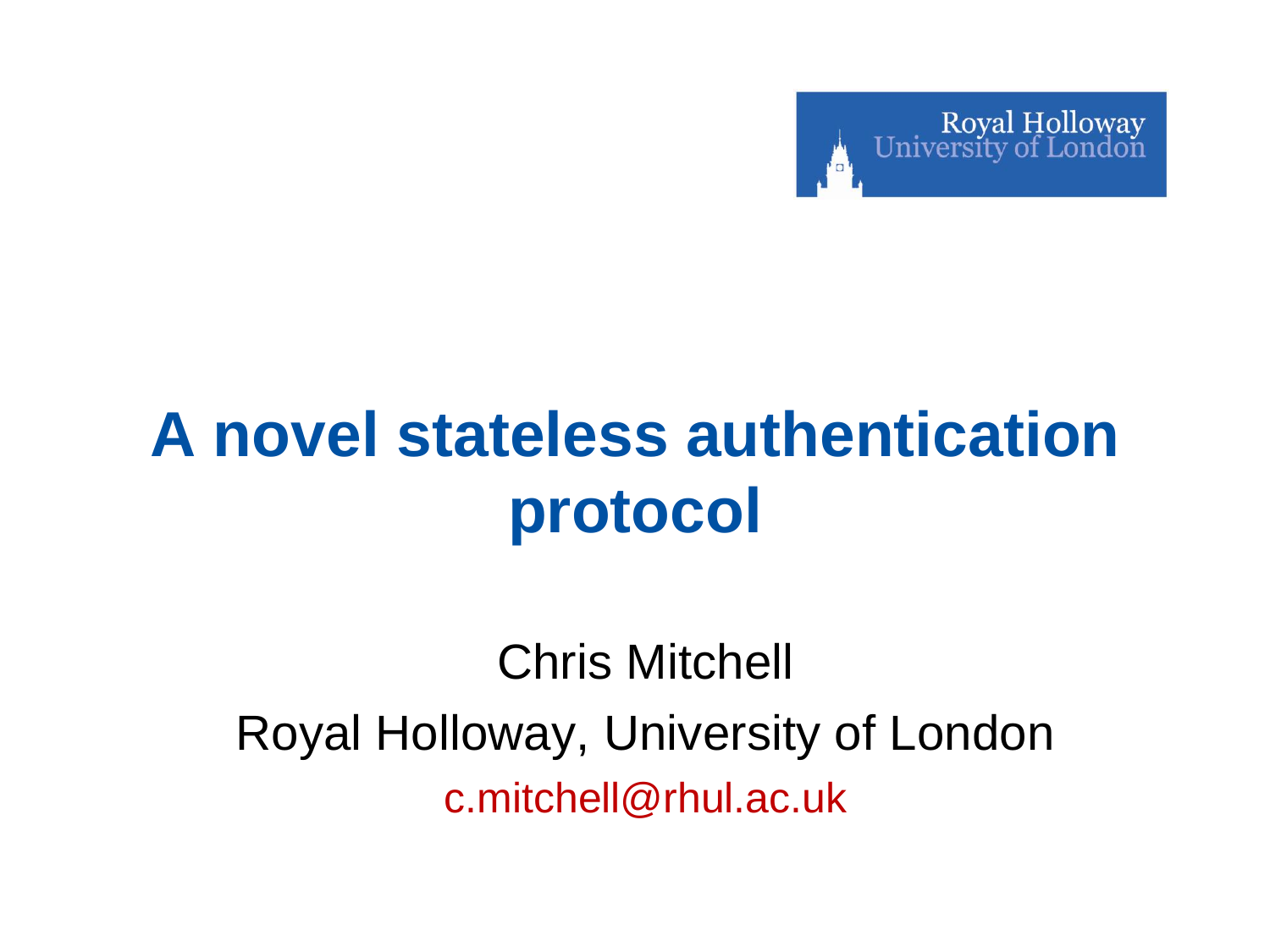

- It has long been recognised that a requirement for stored state is an undesirable feature in almost any protocol.
- During the 1990s considerable efforts were made to devise protocols which minimise the requirements for stored state at the server in client-server protocols.
- One major goal was to minimise the threat of DoS attacks.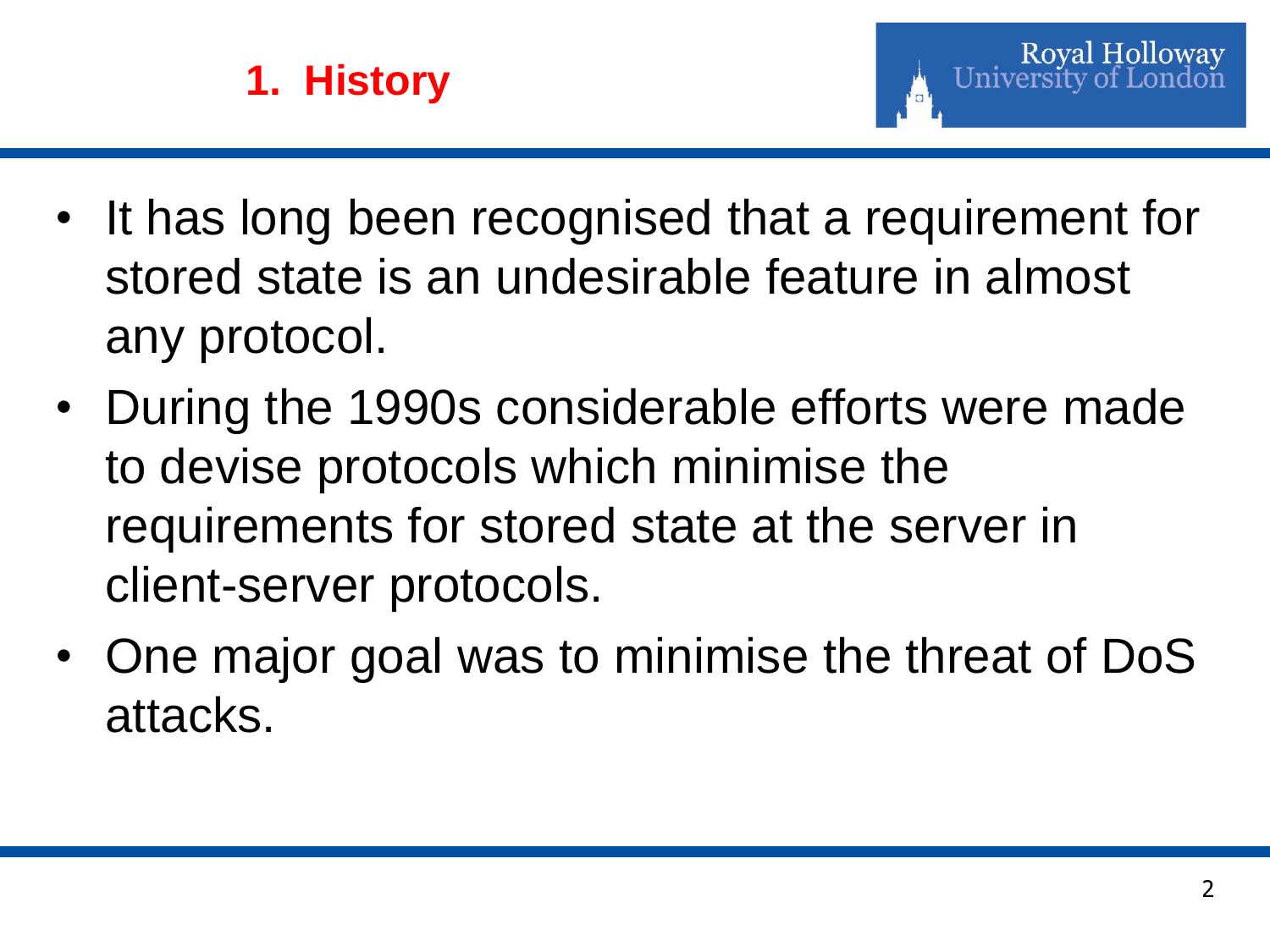- Whilst preventing exhaustion of table space was the original motivation for state elimination, there are other good reasons.
- It can greatly simplify network protocols by simplifying the associated state machines.
- The cost is slightly longer messages (messages are the new repository of state).
- Of course, this is not new at all http cookies are hardly a revolutionary new idea!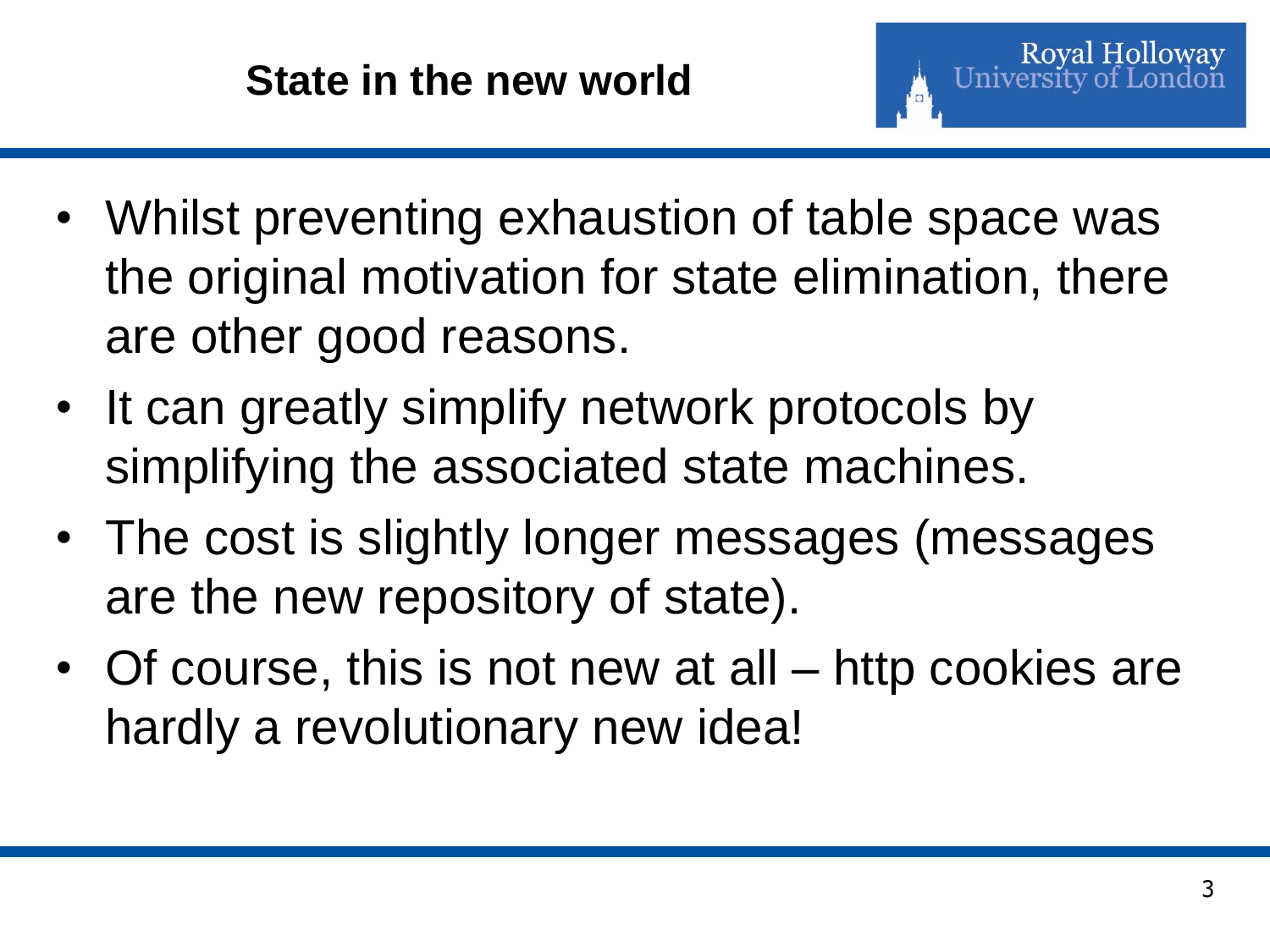- Aura and Nikander published a key paper 'Stateless connections' in ICICS 1997.
- They describe how protocols can be made stateless by 'passing the state information between the protocol principals along[side] the messages'.
- Such state information (forming a cookie as in http) can be protected using a MAC computed using a server secret key.
- Note that the idea of using cookies in this way appears to predate Aura and Nikander – Boyd and Mathuria point out that the idea occurs in the original version of Photuris, published in 1995.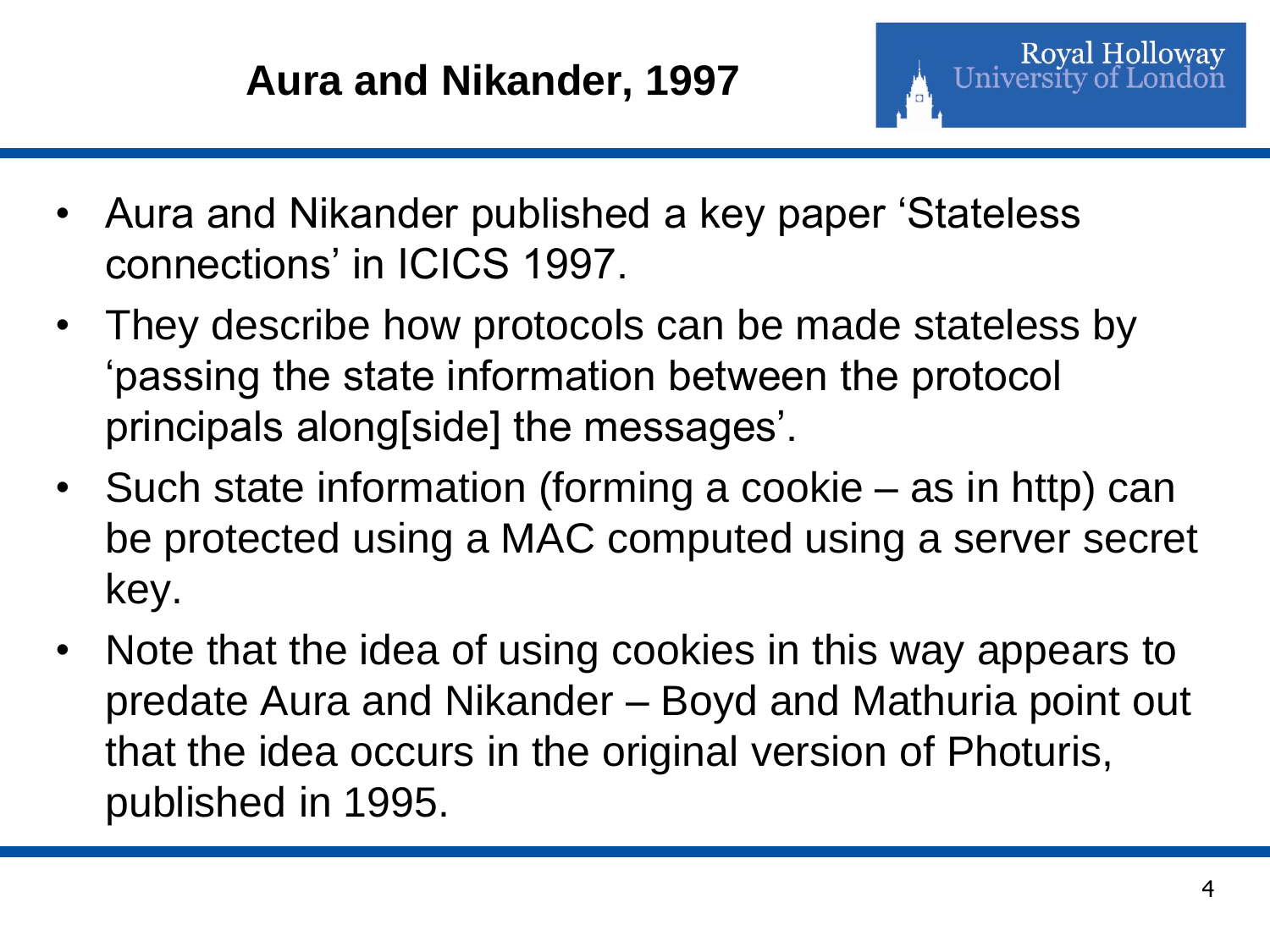- The focus of the Aura-Nikander paper was very much on reducing the state **held by a server** in client-server protocols.
- This has also held true for most (all?) subsequent work on designing protocols which minimise state.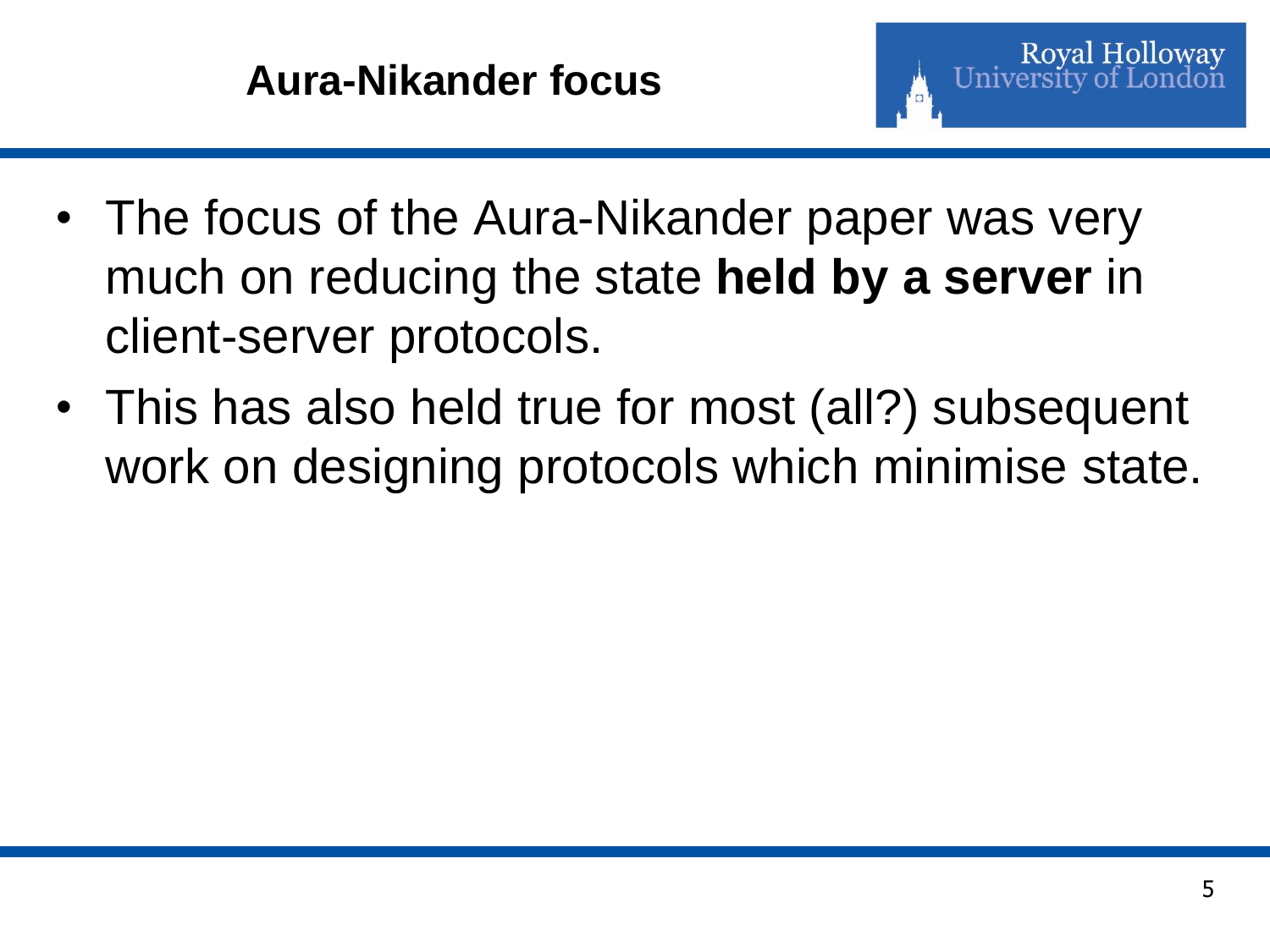

- They start by considering a generic client-server protocol:
	- 1. C→ S: Message<sub>1</sub> [S stores State<sub>S1</sub>]
	- 2.  $S \rightarrow C$ : Message<sub>2</sub>
	- 3. C→ S: Message<sub>3</sub> [S stores *State*<sub>S2</sub>]
	- 4.  $S \rightarrow C$ : Message<sub>4</sub>
	- 5. ...
- The need for *S* to store state can be avoided by including the server's state in the messages:
	- 1.  $C \rightarrow S$ : Message<sub>1</sub>
	- 2. *S → C*: *Message*<sub>2</sub> || *State<sub>S1</sub>*
	- 3. C→ S: Message<sub>3</sub> || State<sub>S1</sub>
	- 4. *S C*: *Message*<sup>4</sup> || *State<sup>S</sup>*<sup>2</sup>
	- $5.$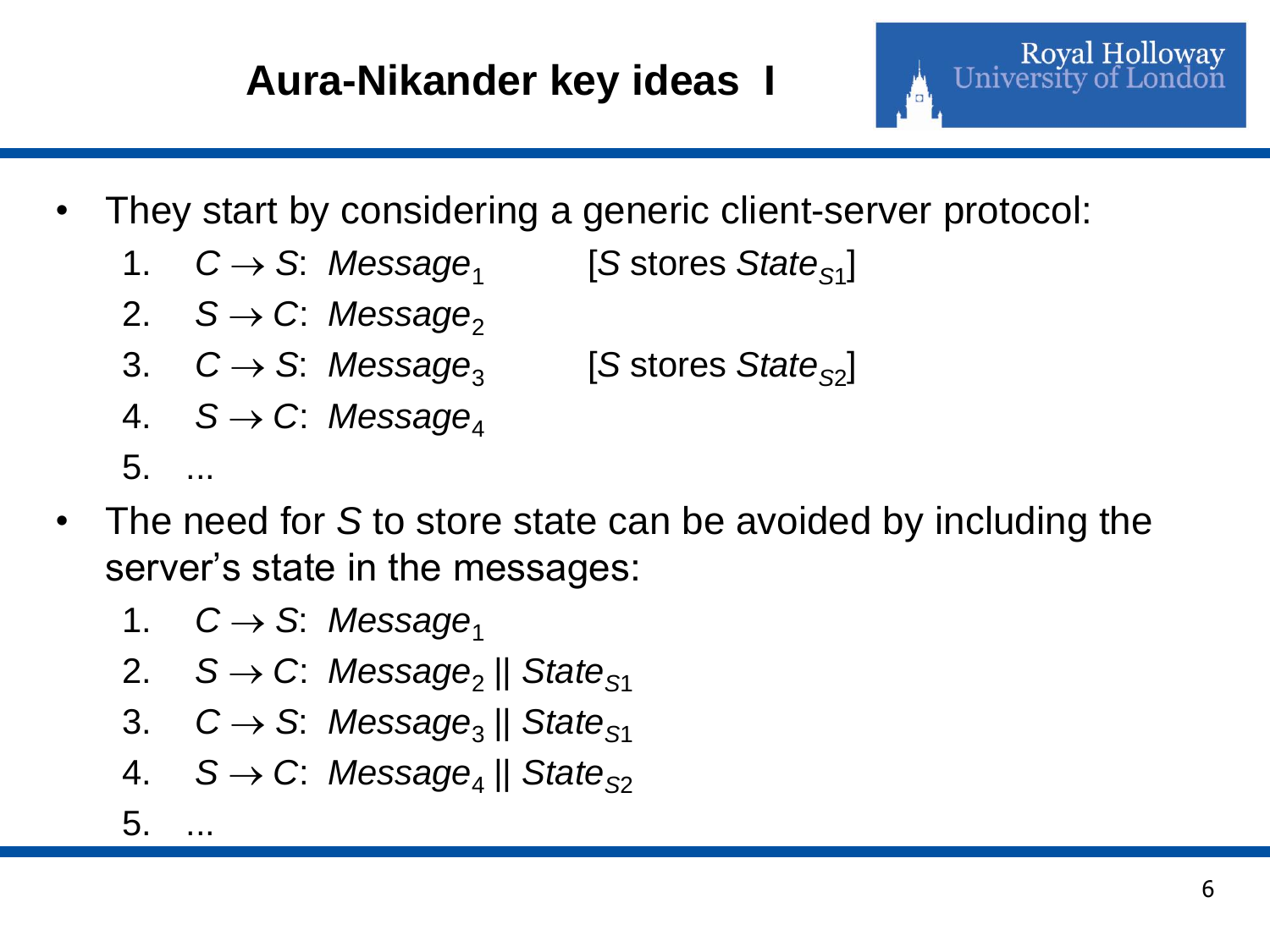- Need to protect integrity (and possibly the confidentiality) of the state information, since it is sent across an unprotected channel.
- Can use MACs (computed using a key  $K_S$  known only to the server) and a timestamp (using a server-based clock) to enable the server to check its state information:
	- 1.  $C \rightarrow S$ : Message<sub>1</sub>
	- 2. S → C: Message<sub>2</sub> || *Time*<sub>S1</sub> || State<sub>S1</sub> || MAC<sub>Ks</sub>(Time<sub>S1</sub> || State<sub>S1</sub>)
	- 3. *C* → *S*: Message<sub>3</sub> || *Time<sub>S1</sub>* || *State<sub>S1</sub>* || MAC<sub>*Ks</sub>*(*Time<sub>S1</sub>* || *State<sub>S1</sub>)*</sub>
	- 4. *S C*: *Message*<sup>4</sup> || *Time<sup>S</sup>*<sup>2</sup> || *State<sup>S</sup>*<sup>2</sup> || MAC*<sup>K</sup><sup>S</sup>* (*Time<sup>S</sup>*<sup>2</sup> || *State<sup>S</sup>*<sup>2</sup> ) 5. ...
- Need to allow for variable delays in receipt of replies allows for state replay attacks.
- If necessary, can encrypt using server-owned secret key.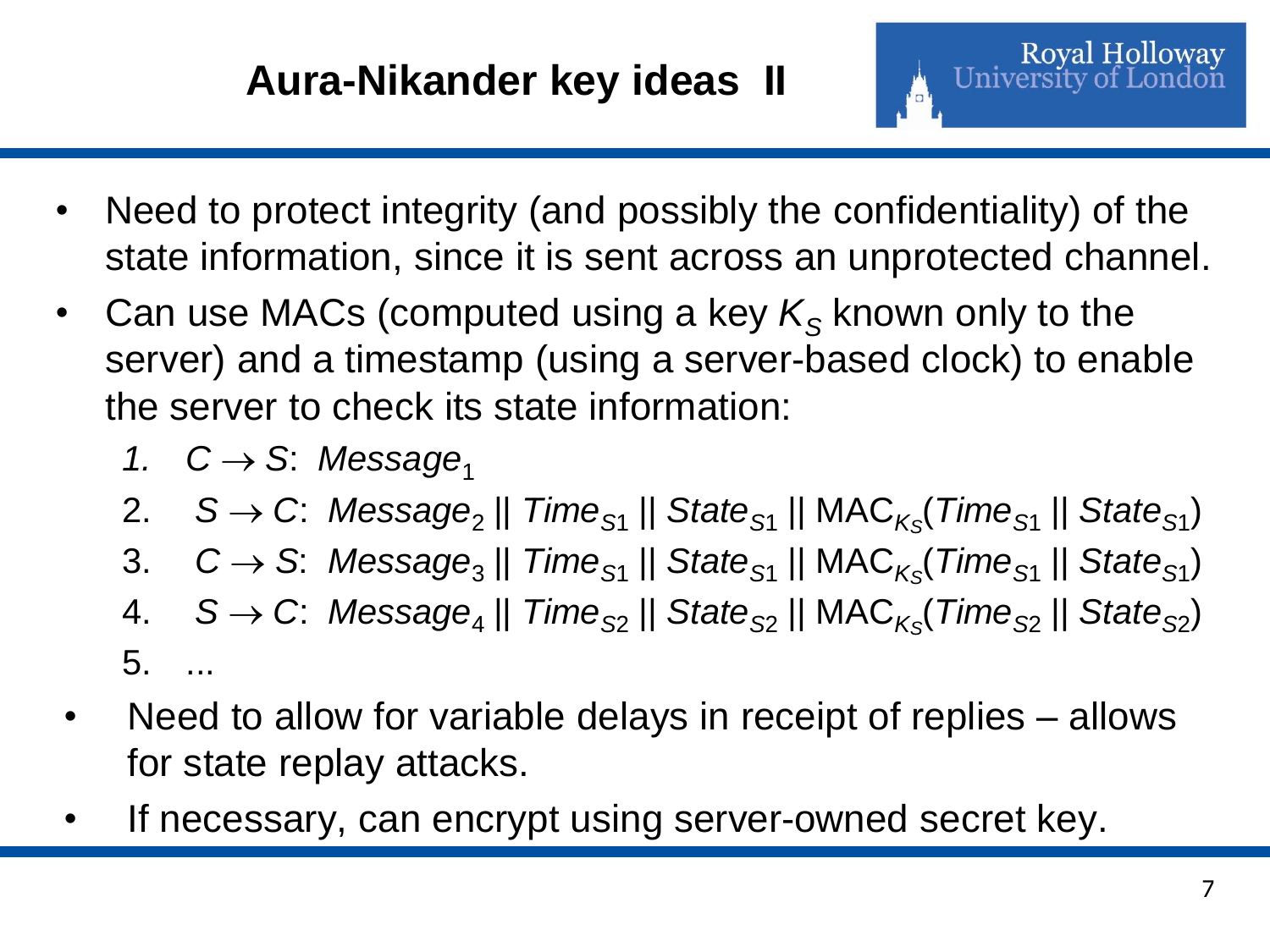#### **Aura-Nikander key ideas III**



- MACed (and possibly encrypted) state needs to include the complete session context, e.g.:
	- name of the communicating client;
	- session identifiers;
	- session variables;
	- session keys;

– ...

Royal Holloway<br>University of London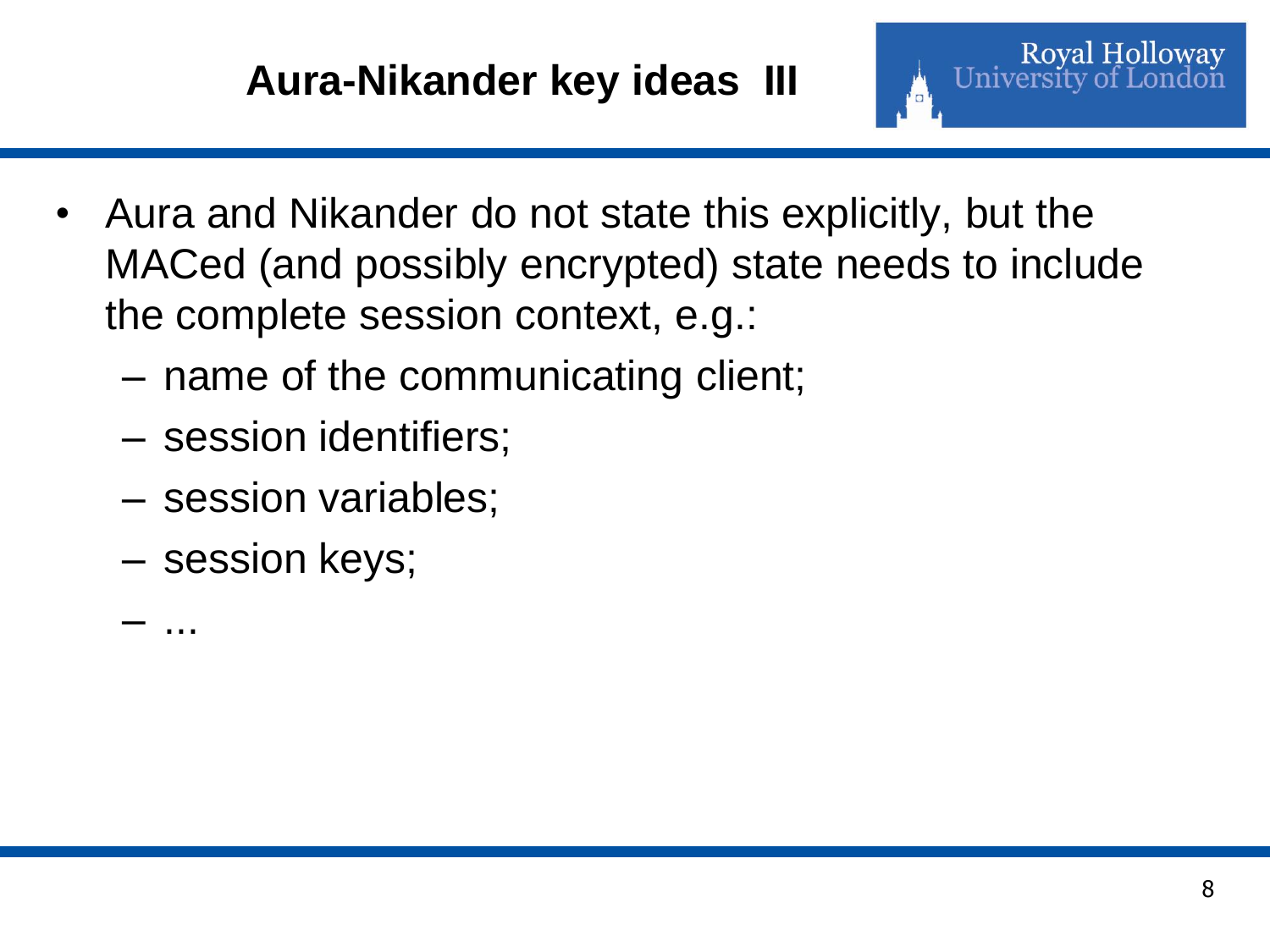- Oakley, a protocol proposed for use in the Internet, and some versions of which also avoid the need for server state, was proposed at around the same time.
- Photuris, that can be regarded as a development of Oakley, is a session key management protocol defined in RFC 2522.
- This work ultimately led to IKEv2, which has similar properties.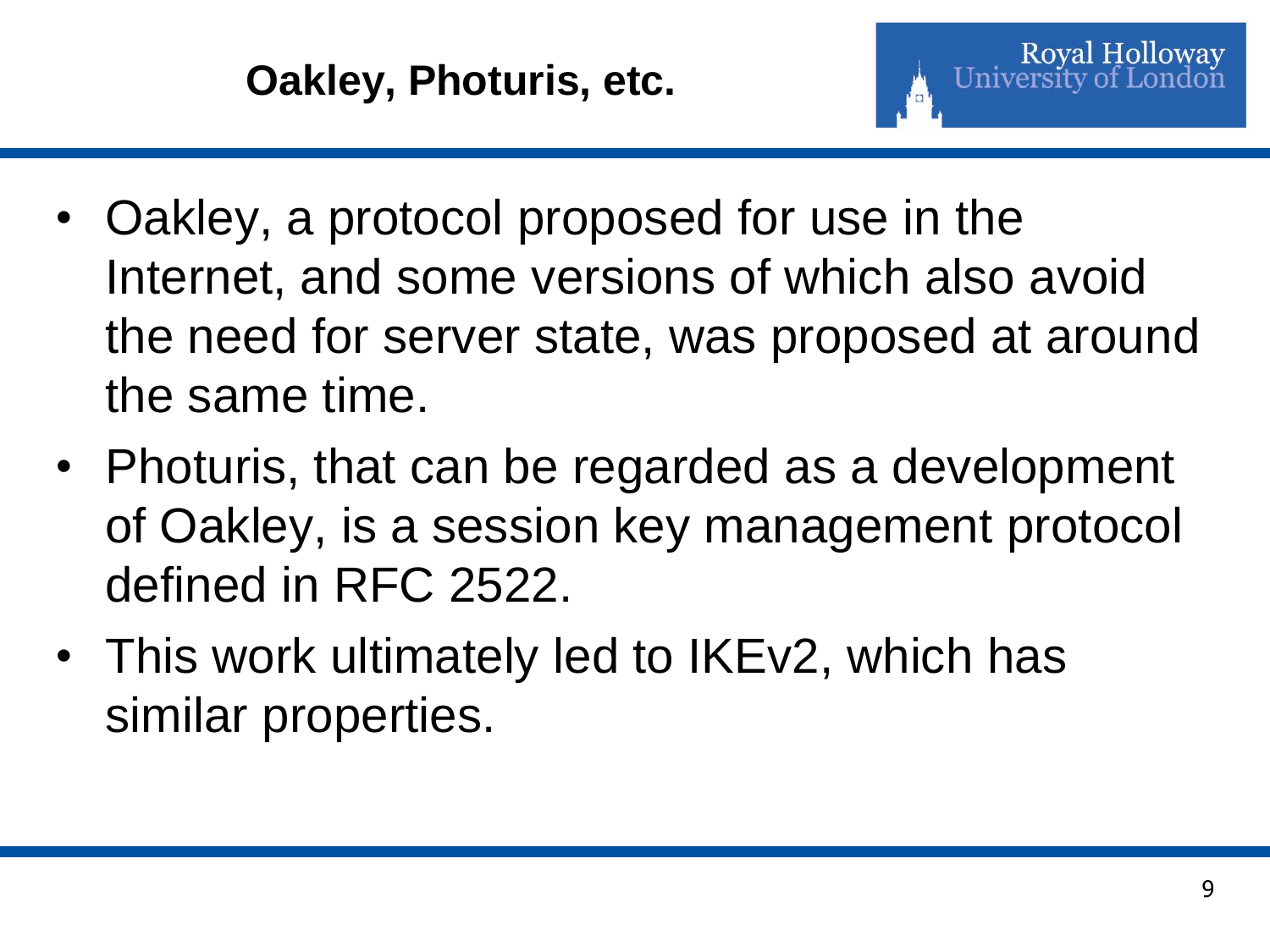### **Other DoS remediation techniques**

- Of course, avoiding stored state is by no means the only way of trying to prevent DoS attacks.
- State elimination addresses state-space-exhaustion attacks.
- Juels and Brainard (NDSS 1999) and Aura, Nikander and Leiwo (SPW 2000) discuss he use of 'client puzzles' to make a client do work before requiring a server to do significant work. This addresses attacks attempting to use all a server's computational resources.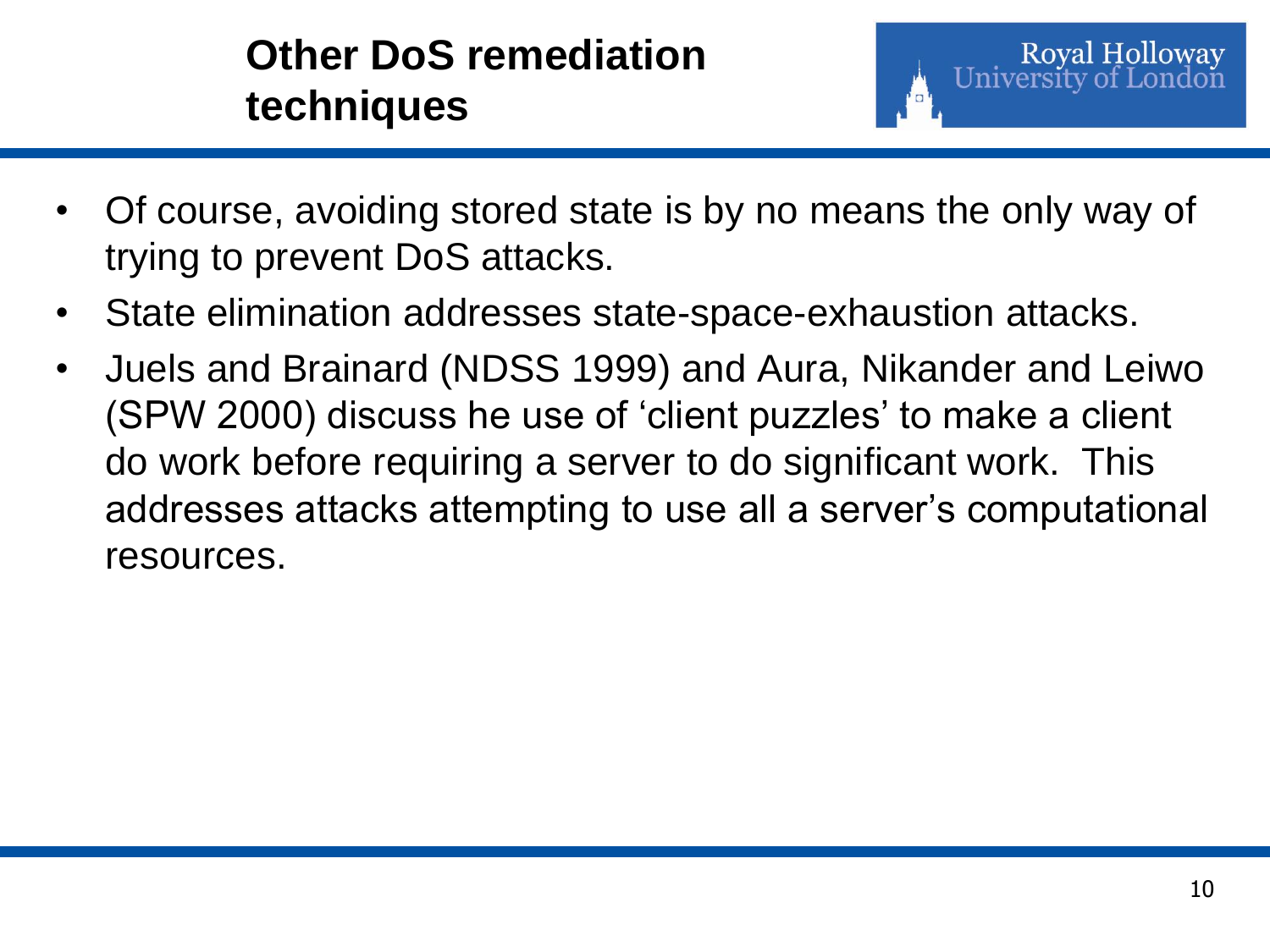- As we have already noted, the emphasis of past work has primarily been on eliminating stored state at the server.
- However, in the new world of transient relationships and peer/peer communications (not just client/server), it is necessary to try to protect both parties engaging in a protocol.
- In the future, all machines may function as servers.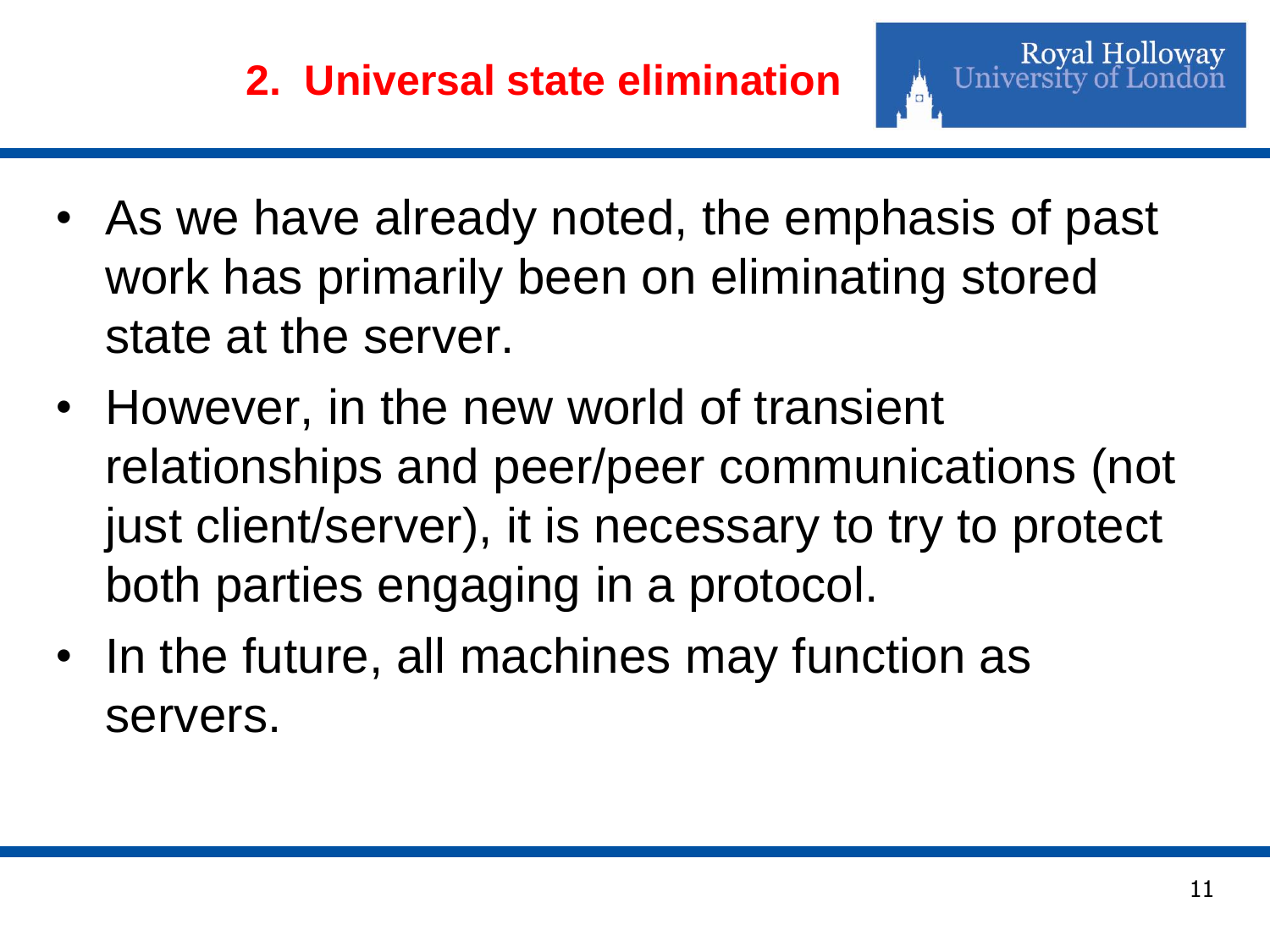

• Well, we could use time-stamp based protocols, e.g. of the form:

 $A \rightarrow B$ :  $t_A \parallel f_{K_{AB}}(t_A \parallel i_B)$ 

where  $t_{\sf A}$  is a timestamp, *f* is a MAC function,  $\mathcal{K}_{\sf AB}$ is a secret key shared by A and B, and  $i_B$  is an identifier for *B*.

- Such protocols are widely known and analysed (can be used twice for mutual authentication).
- Note also that II denotes concatenation (need to be careful here!).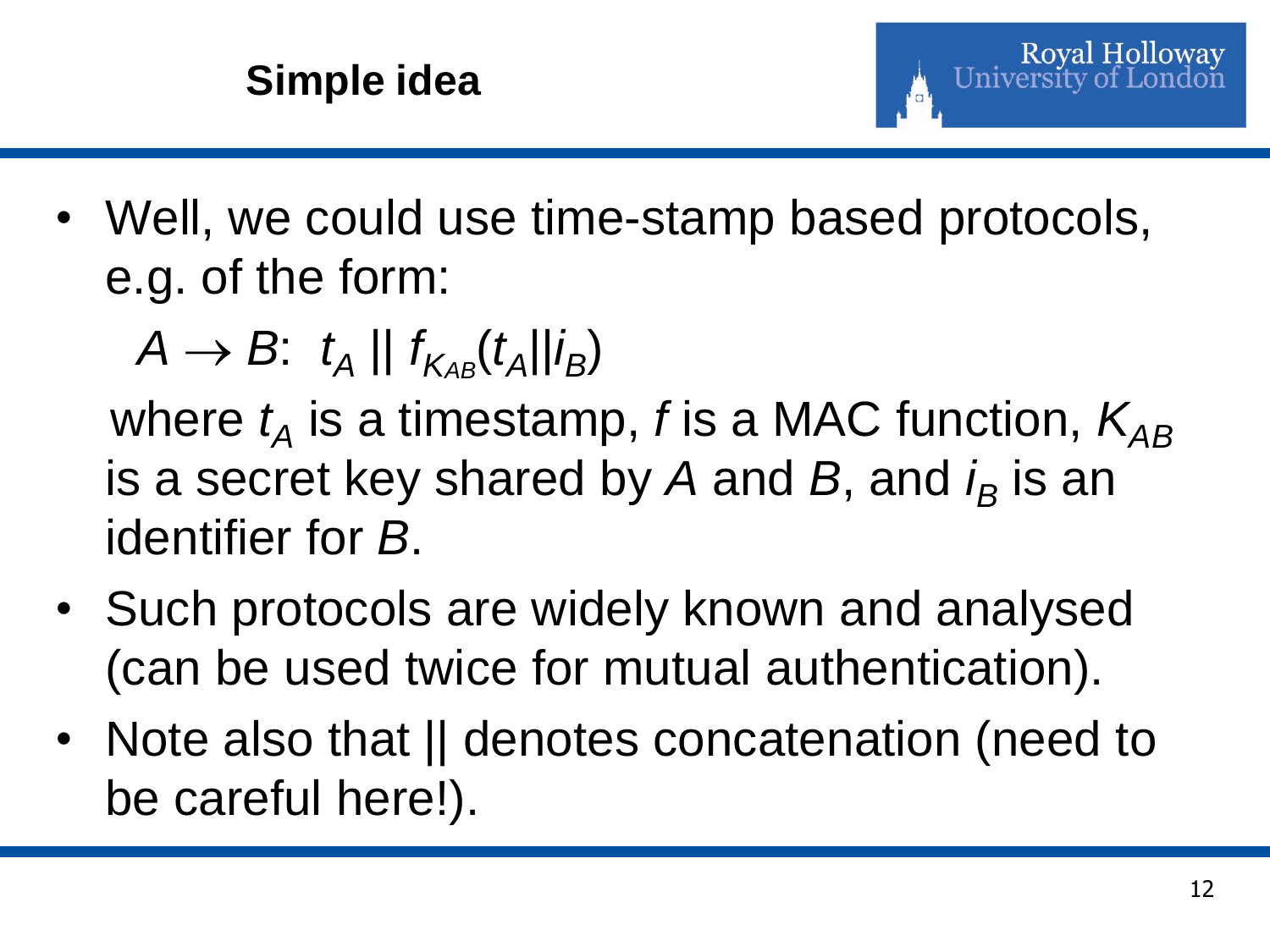

- This approach requires securely synchronised clocks.
- This doesn't seem like a good solution for our transient relationship scenario – who defines how clocks should be synchronised?
- Anyway, it doesn't prevent replays in a short time window.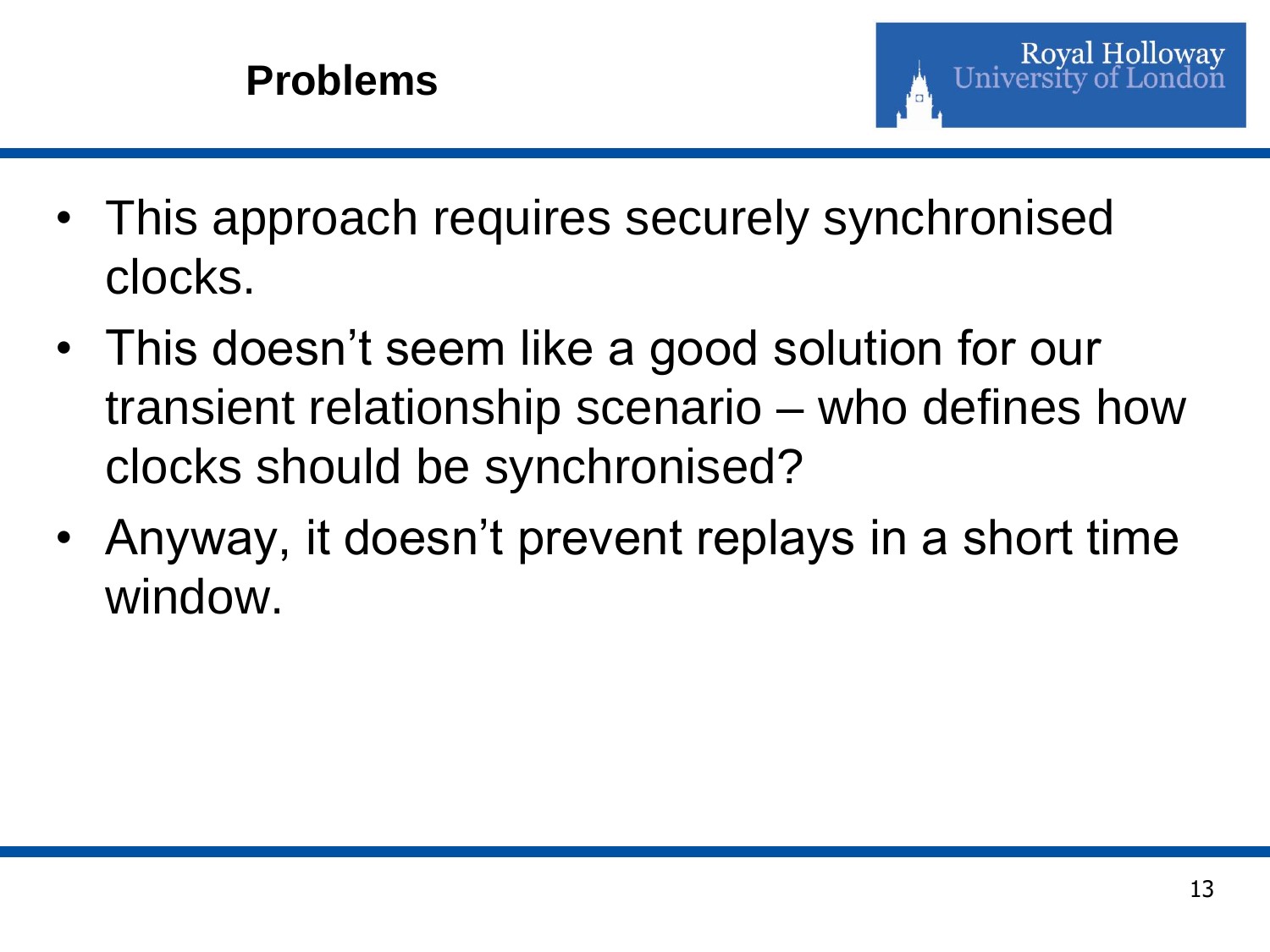- If we want to avoid timestamps (and the associated problems) we need to go back to the 1997 Aura-Nikander paper.
- Whilst the emphasis then (and since) has been on eliminating server state, the ideas presented there work just as well in eliminating client state.
- Key idea: 'passing the state information between the protocol principals along[side] the messages'.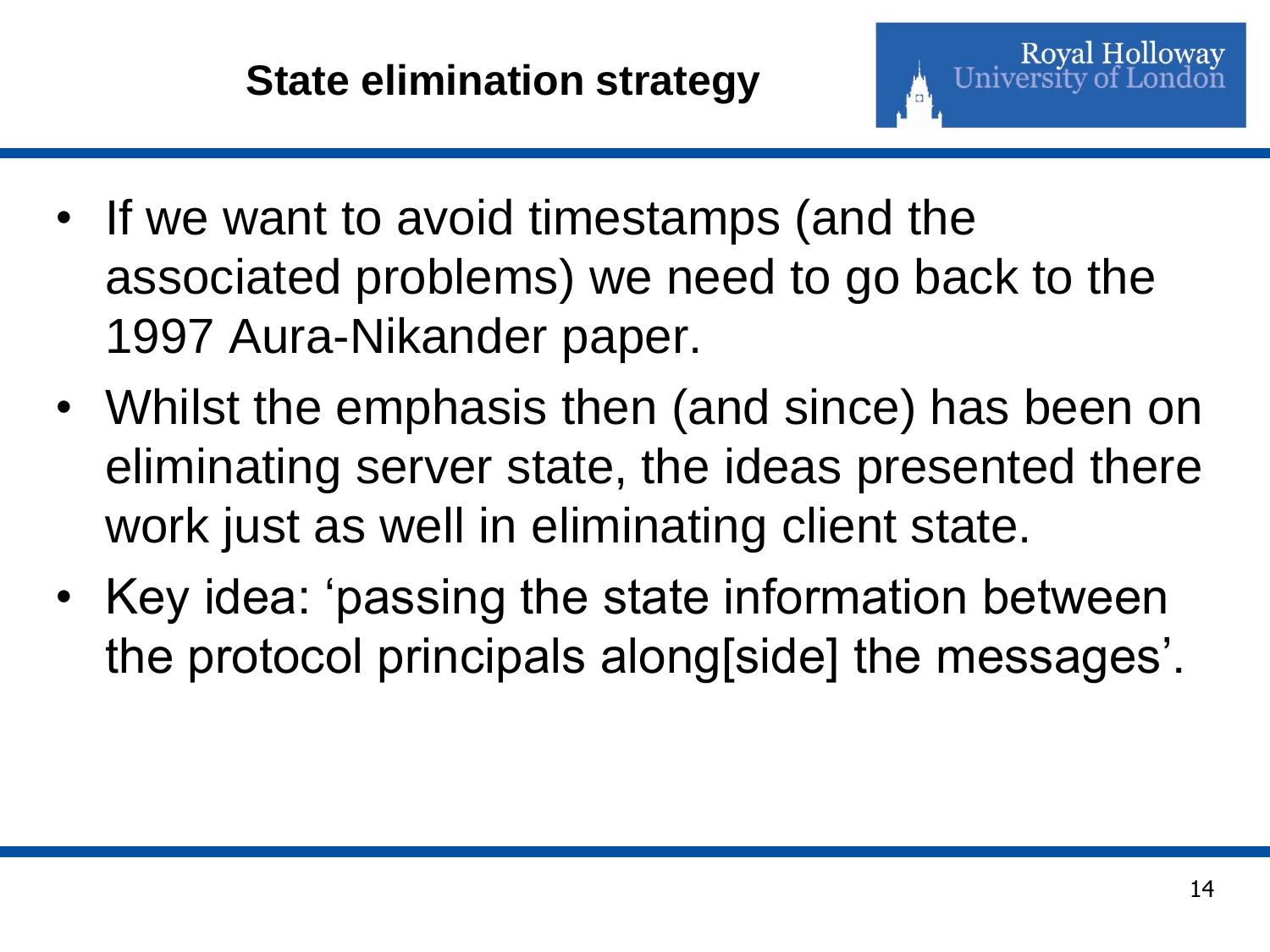

- We use shared secret-based unilateral authentication protocols throughout as simple examples.
- We believe (hope!) that these protocols can be extended/modified to use asymmetric cryptography and/or provide mutual authentication.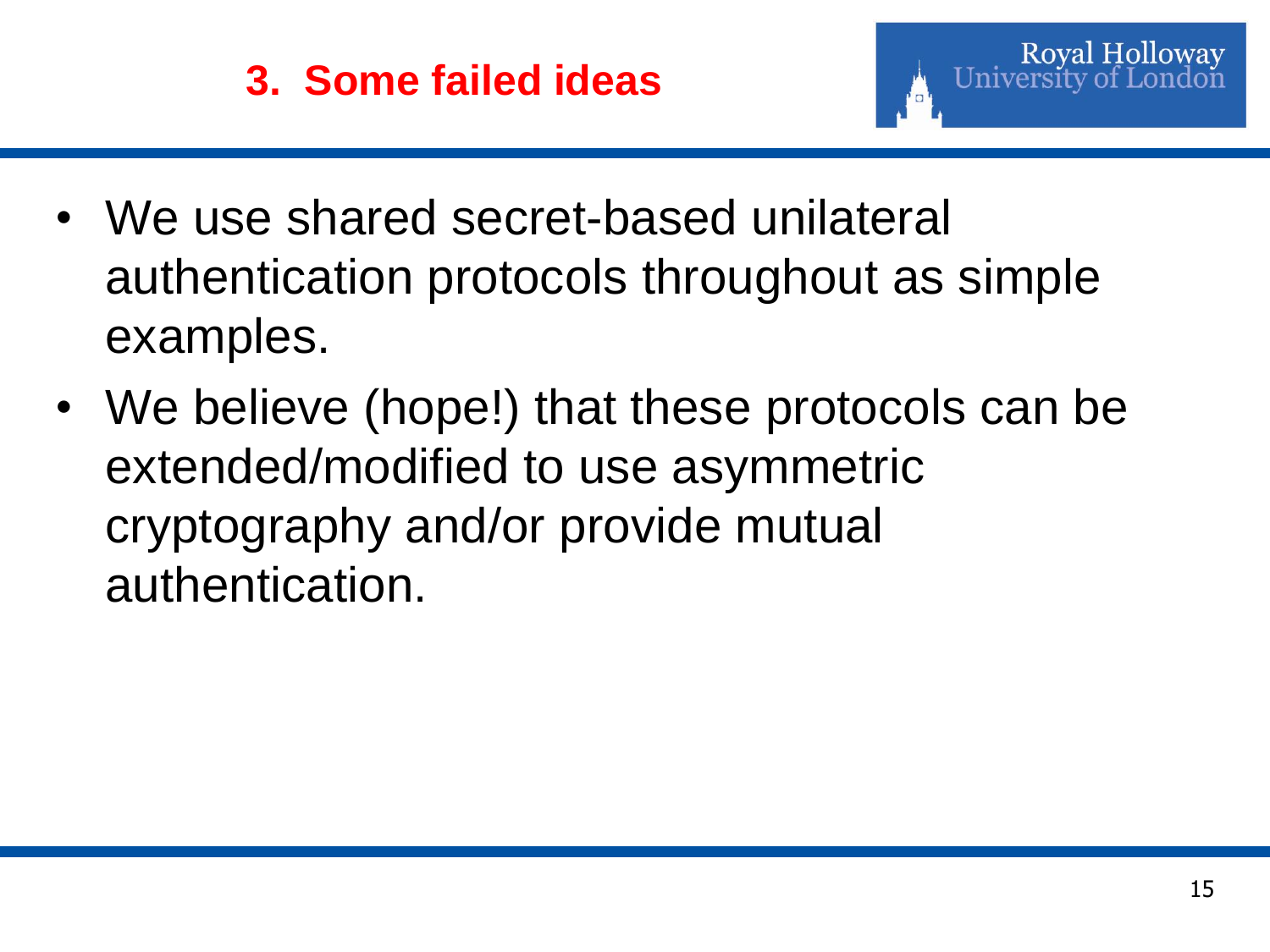

• Use a two-pass nonce-based unilateral authentication protocol, modified to be stateless:

 $A \rightarrow B$ :  $n_A \parallel f_{K_A}(i_B \parallel n_A)$ 

 $B \to A: n_A || f_{K_A}(i_B || n_A) || f_{K_{AB}}(n_A || i_A)$ 

where  $n_A$  is a nonce chosen by A,  $K_A$  is a key known only by *A* (and used only for cookies), and other notation is as before.

- The string  $[n_A || f_{K_A}(i_B || n_A)]$  functions as a cookie.
- We have moved *A*'s stored state into the message.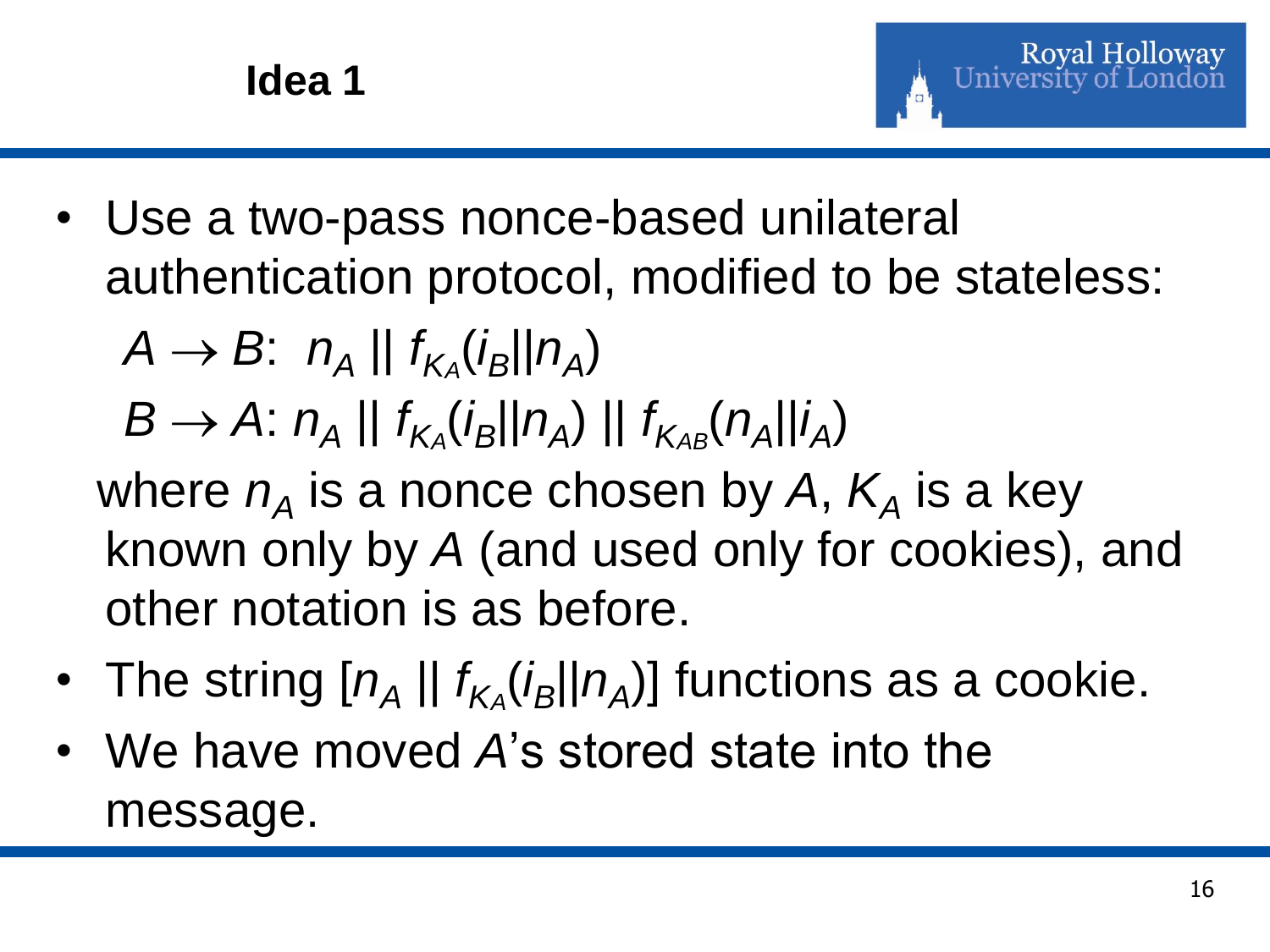

- Good point is that *A* now only has to remember a single secret *K<sup>A</sup>* .
- The main problem is that *A* cannot verify whether the cookie  $[n_A || f_{K_A}(i_B || n_A)]$  is fresh.
- *B* can use the cookie to keep sending responses which will be accepted.
- Even worse, a third party could intercept and replay *B*'s original response, which will be accepted.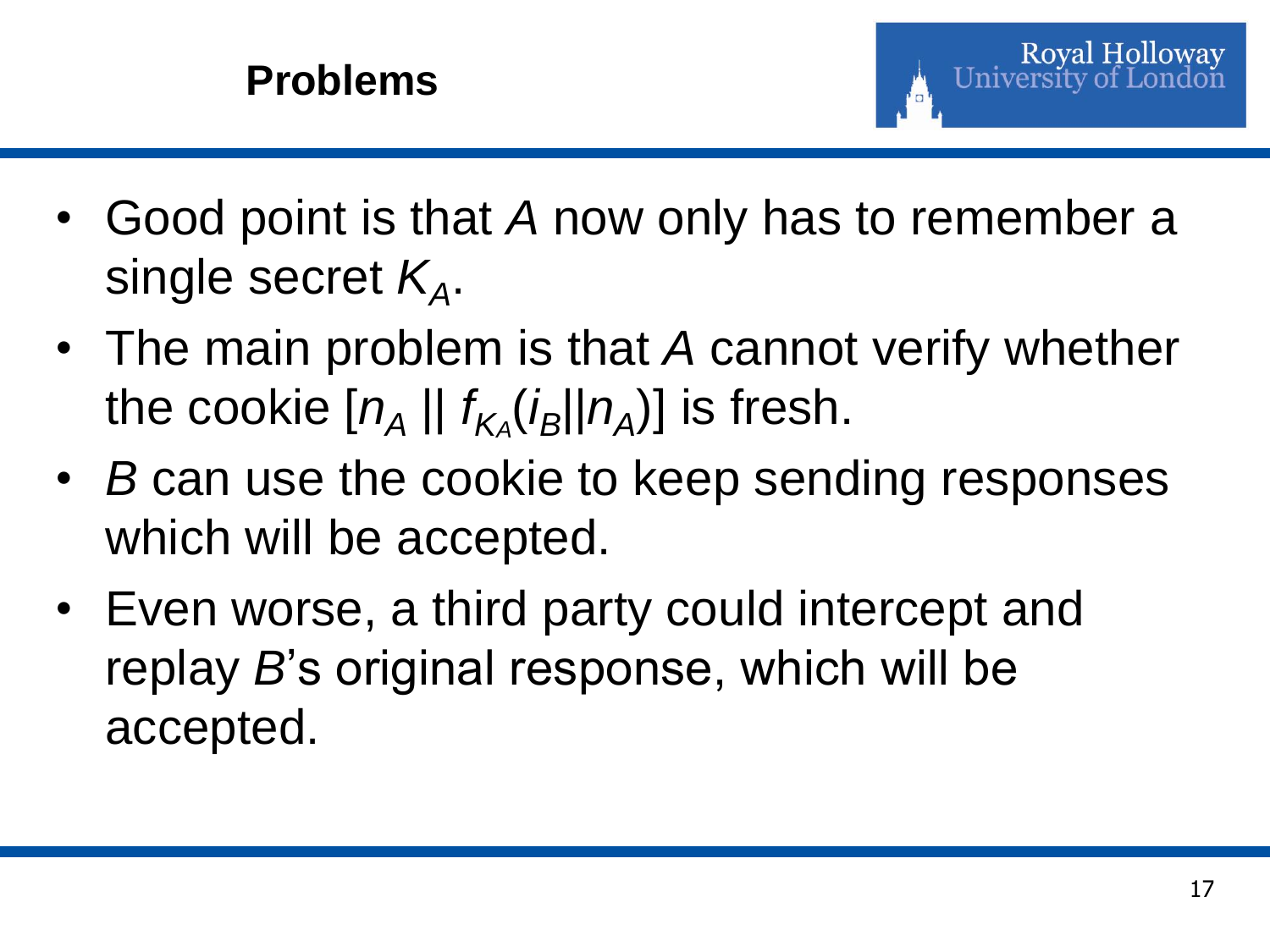

- Use a timestamp instead of a nonce in a two-pass protocol.
	- $A \rightarrow B$ :  $t_A$  $B \rightarrow A$ :  $t_A \parallel f_{K_{AB}}(t_A \parallel i_A)$

where  $t_A$  is a timestamp chosen by  $A$ , and other notation is as before.

• We don't need synchronised clocks – only *A* checks the timestamp!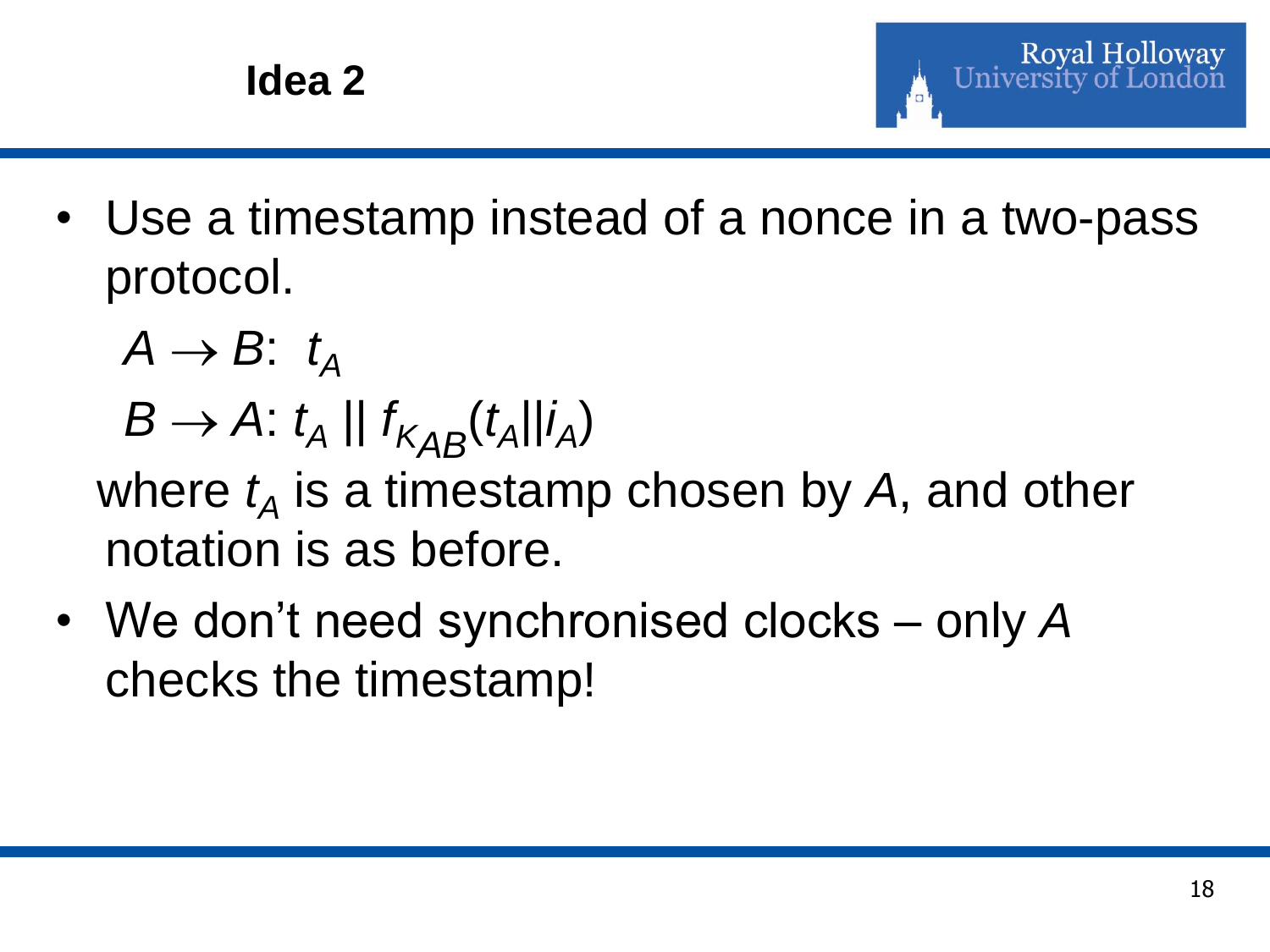

- Unfortunately, this scheme allows Gong-style **preplay** attacks.
- Suppose *C* wishes to impersonate *B* to *A* at some future time.
- *C* (pretending to be *A*) engages in the protocol with *B*, using a future value of *A*'s clock.
- *C* can now replay this message to *A* at the future specified time, and successfully impersonate *B*.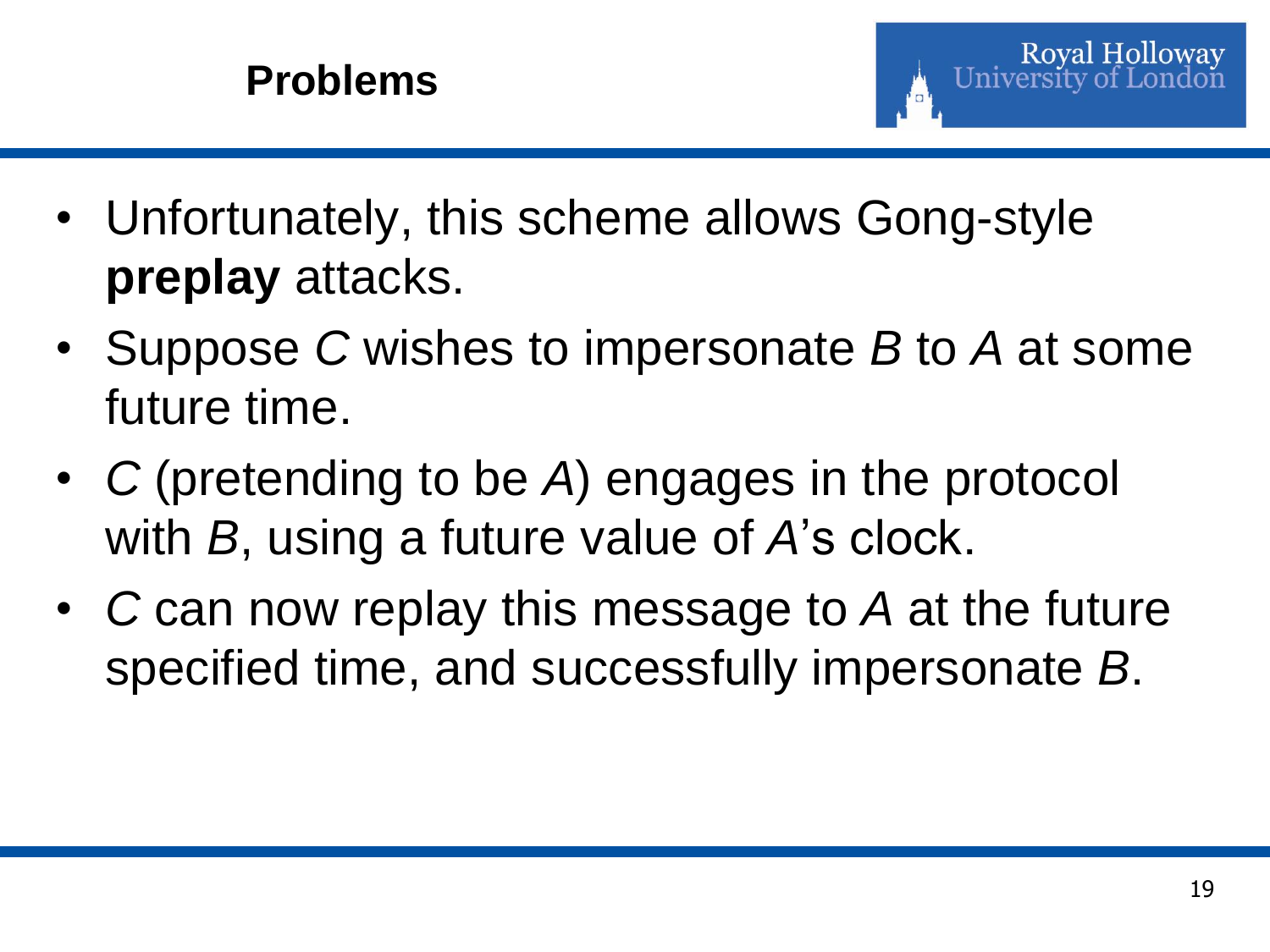## **4. A fixed idea**



• Combine the two ideas – use cookies and a timestamp-based nonce.

 $A \rightarrow B: t_A \mid |f_{K_A}(i_B||t_A)$  $B \rightarrow A$ :  $t_A \parallel f_{K_A}(i_B || t_A) \parallel f_{K_{AB}}(t_A || i_A || f_{K_A}(i_B || t_A))$ where notation is as before.

• As in the previous case, we don't need synchronised clocks – only *A* checks the timestamp (which could just be a counter).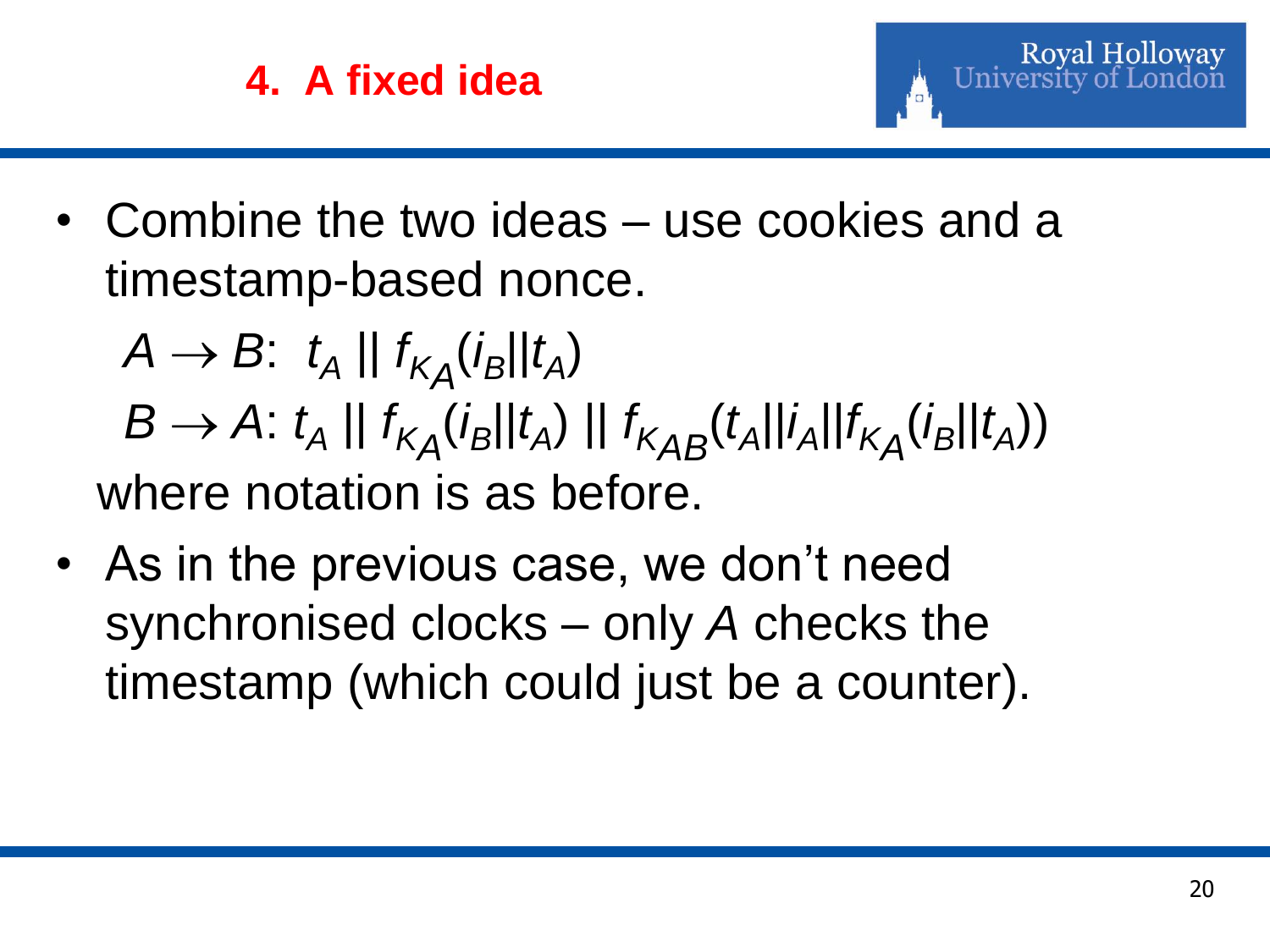### **Discussion I**



- We could include a session identifier in the cookie.
- This would enable *A* to match the response to a higher-layer protocol communications request (e.g. from an application).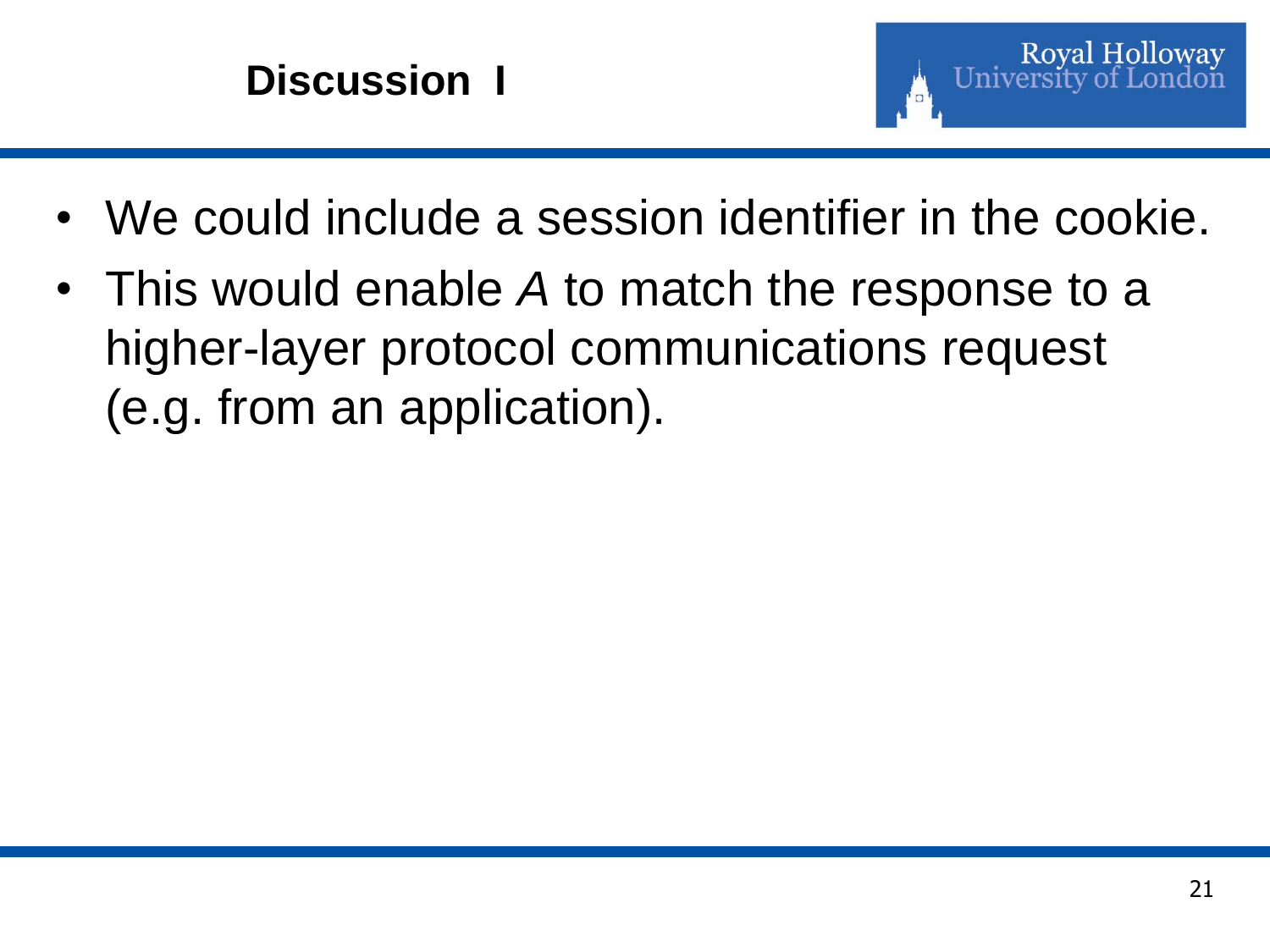

- Replays within a time window are still possible.
- Two obvious ways of fixing this:
	- 1. Keep a log of recently accepted messages (not so nice – re-introduces state, albeit of a bounded size).
	- 2. Keep track of the timestamp/counter of the most recently received (accepted) message and only accept 'newer' messages.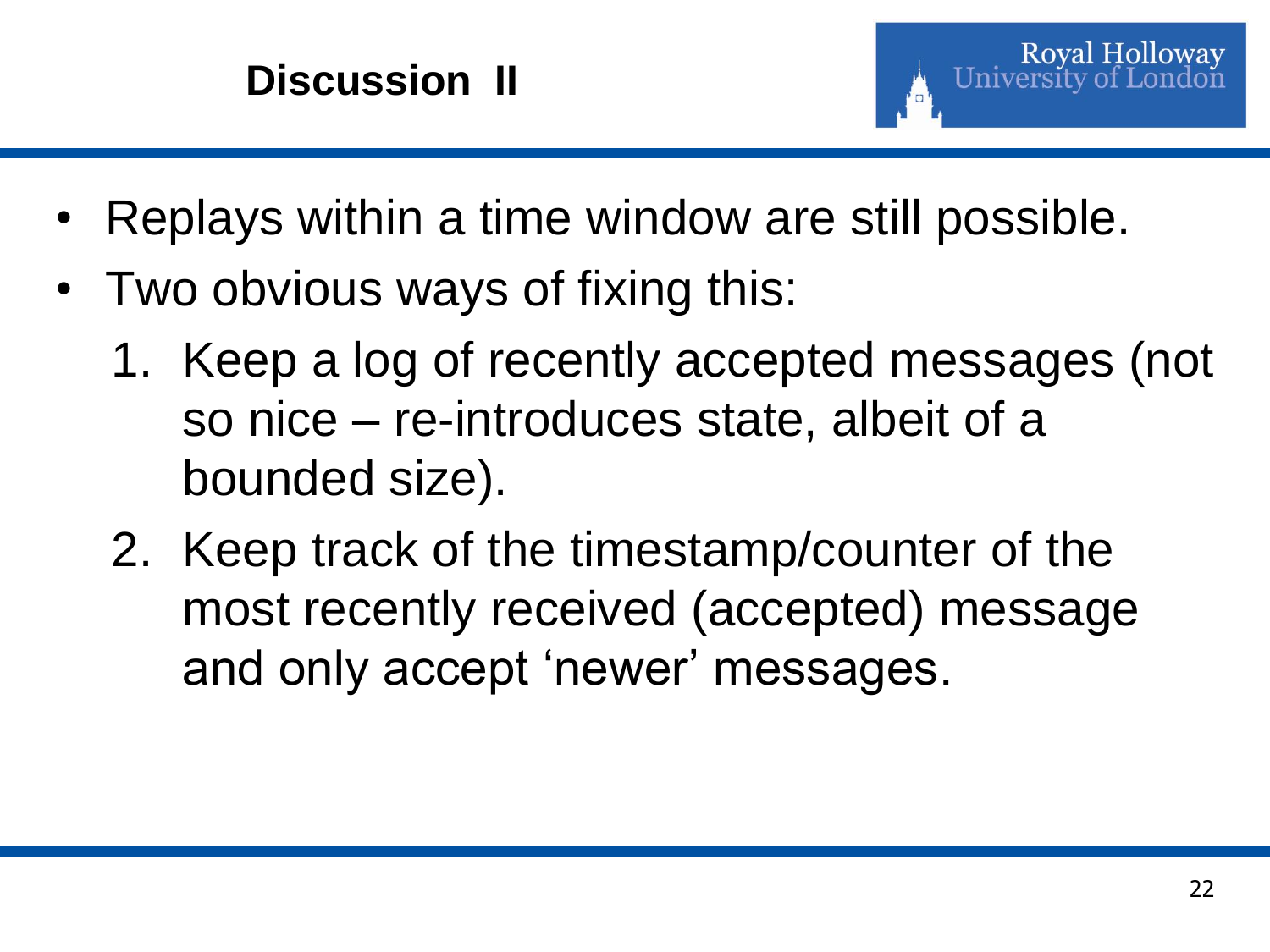

- Where do we go from here?
- There are many unresolved issues, e.g.:
	- Devise a mutual authentication scheme;
	- Provide schemes using other types of crypto;
	- Prove the protocols secure in an appropriate model (of course – fix them first if they get broken);
	- Consider possible applications.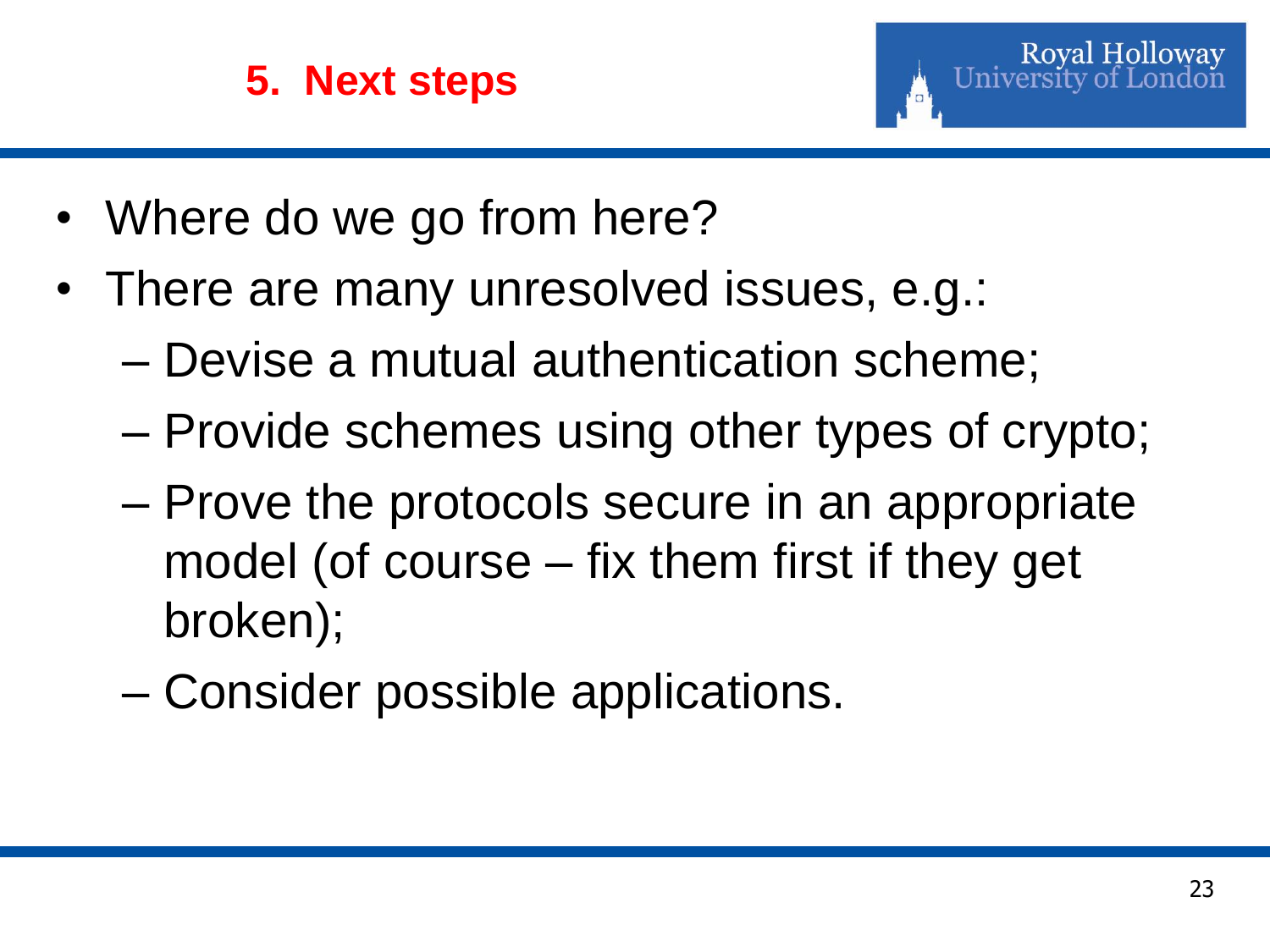- Think about application to various communications models – if all interactions are request-response, then stored state may be completely unnecessary.
- Even where a connection is set up, only a party wishing to initiate message transmissions, rather than responding to a request, needs to maintain state.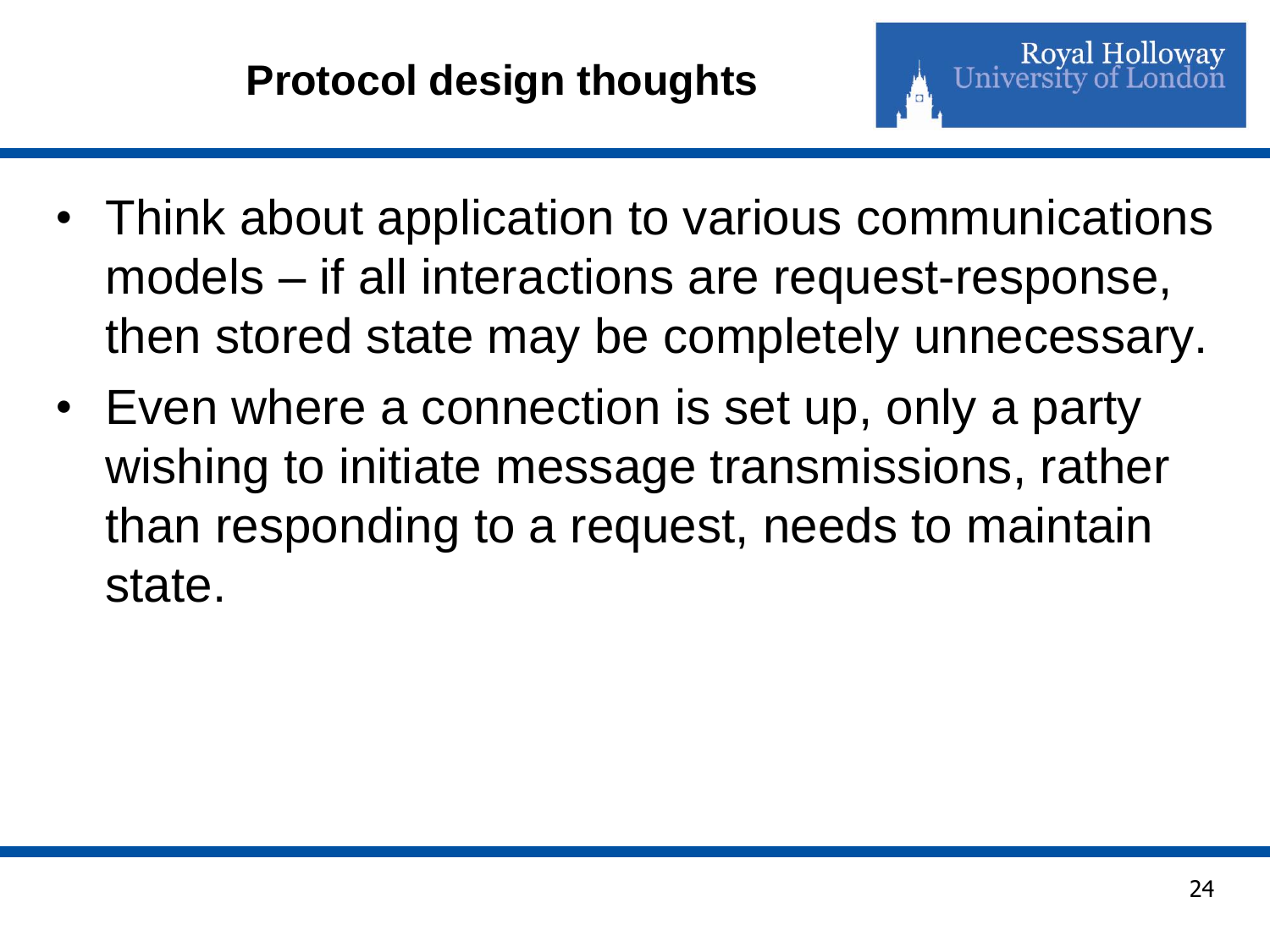- In a world where client-client (as opposed to client-server) communications dominates, do we need to rethink our DoS countermeasures?
- Can we apply the client puzzle techniques in this environment?
- One obvious approach would involve suggesting that in a clientclient world, interactions are typically still of the **requesterprovider** form, in which case we can map requesters to clients and providers to servers, and use the same techniques as employed for client-server. Is this appropriate?
- Could we also use the computational asymmetries arising naturally in certain public key crypto schemes as 'natural' client puzzles?